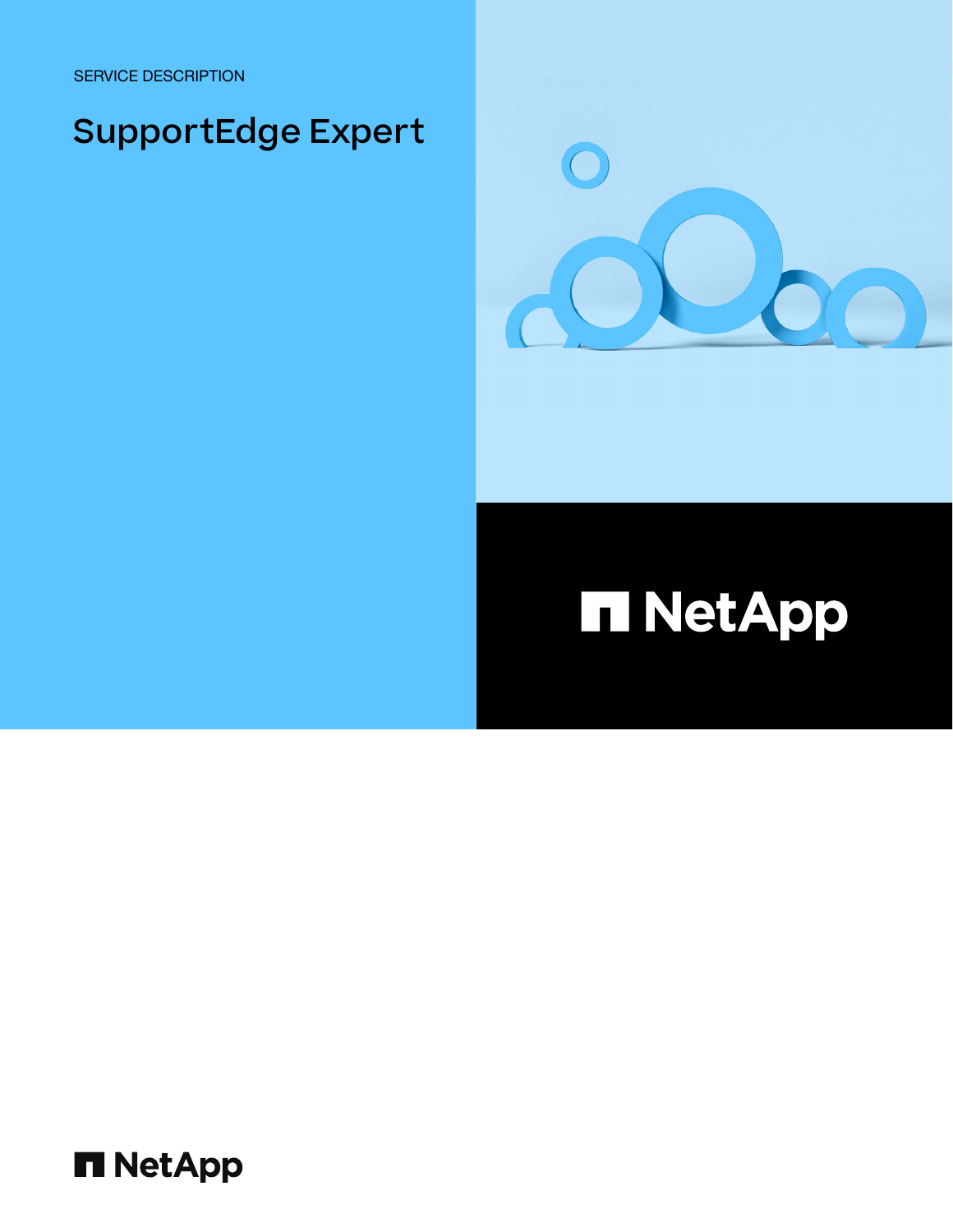The following chart lists the support features of NetApp® SupportEdge Expert provided under the NetApp Support Services terms.<sup>1</sup>

| <b>Support feature</b>                                    | <b>Description</b>                                                                                                                                                            | <b>Entitlement details for</b><br><b>SupportEdge Expert</b>                                                                                                                                                                                                                                                                          |
|-----------------------------------------------------------|-------------------------------------------------------------------------------------------------------------------------------------------------------------------------------|--------------------------------------------------------------------------------------------------------------------------------------------------------------------------------------------------------------------------------------------------------------------------------------------------------------------------------------|
| Remote technical support                                  | Customer may contact NetApp by<br>telephone or web on a 24/7/365 basis<br>to report an issue.                                                                                 | Included with priority queueing and<br>direct routing to level 2 support<br>experts for software issues.                                                                                                                                                                                                                             |
| Target response objective for<br>remote technical support | NetApp Technical Support Center<br>provides response by remote means.                                                                                                         | Initial technical response objective<br>from time of customer contact, based<br>on priority level and availability of local<br>language support. <sup>2</sup><br>• Priority 1: 30 minutes; on a 24/7 basis<br>• Priority 2: 2 hours; on a 24/7 basis<br>• Priority 3: Next business day<br>• Priority 4: Next business day           |
| Replacement parts delivery target                         | NetApp delivers replacement parts<br>within the target response objective.                                                                                                    | Next business day; option to upgrade<br>to 2 or 4 hour delivery. <sup>3, 4</sup><br>Note: Replacement parts will be<br>shipped to customer locations for<br>next local business day arrival. Local<br>shipment cutoff times, customs, or other<br>logistics factors such as size and weight<br>may affect target response objective. |
| Replacement parts installation                            | NetApp delivers replacement parts<br>within the target response objective.                                                                                                    | Not included.<br>Option to upgrade to next-business-<br>day, 2-hour or 4-hour parts<br>replacement by NetApp is available. <sup>5</sup>                                                                                                                                                                                              |
| On-site support and troubleshooting                       | NetApp sends authorized engineers<br>to the installation location to work on<br>the problem after NetApp has isolated<br>the problem and deemed on-site<br>support necessary. | Included.                                                                                                                                                                                                                                                                                                                            |
| Software support                                          | Provides access to all patches<br>and features.                                                                                                                               | Included for NetApp<br>software purchased.                                                                                                                                                                                                                                                                                           |
| Managed Upgrade Service                                   | NetApp professionals assist with<br>installation of software updates.                                                                                                         | Included; By request, performed up to<br>2 times per year.                                                                                                                                                                                                                                                                           |
| Periodic system health reviews                            | NetApp experts perform remote<br>health assessments.                                                                                                                          | Included; By request, performed up<br>to 4 times per year.                                                                                                                                                                                                                                                                           |
| Remedial software upgrades                                | NetApp provides software upgrades<br>to address known issues.                                                                                                                 | Included. <sup>6</sup>                                                                                                                                                                                                                                                                                                               |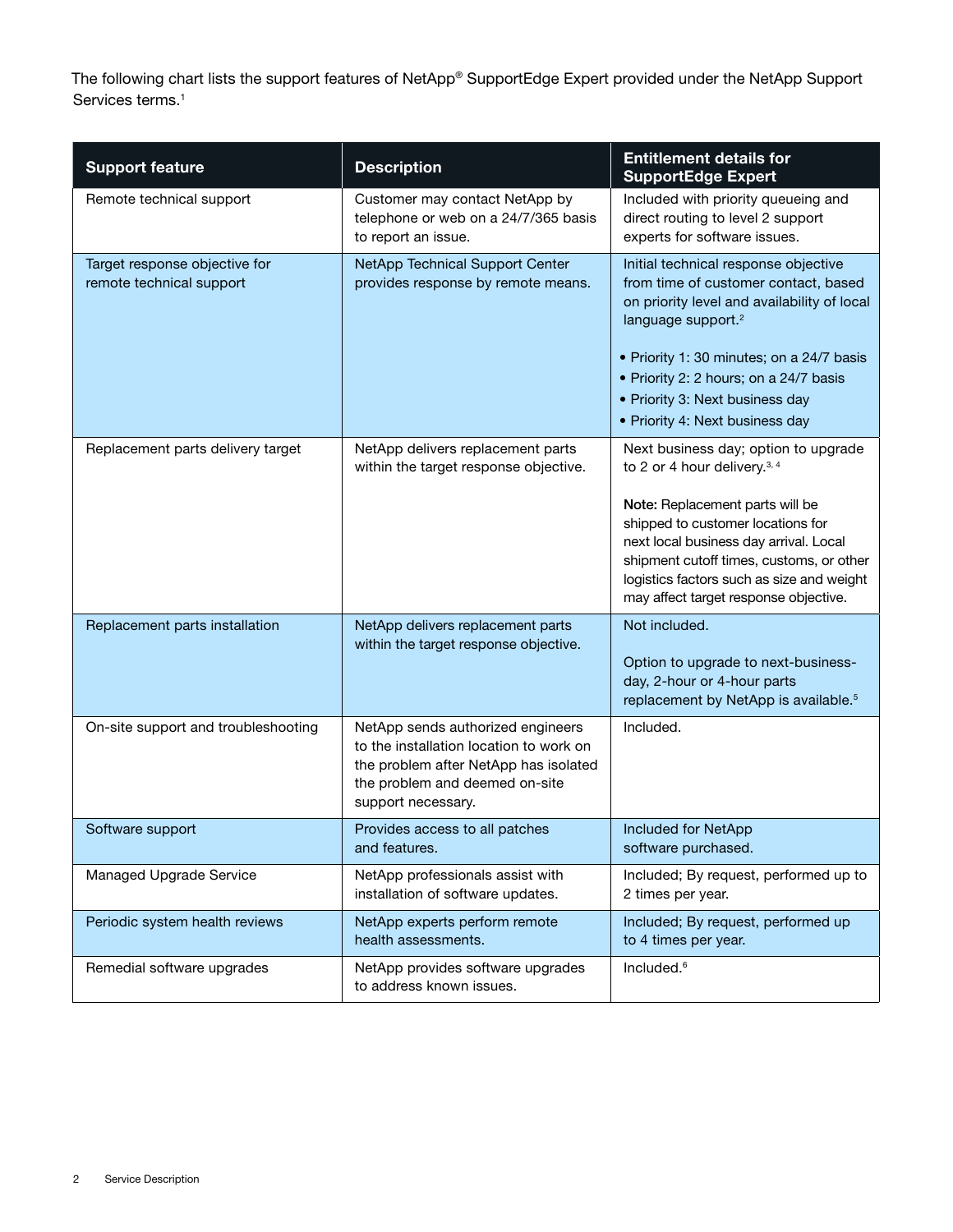| <b>Support feature</b>                                   | <b>Description</b>                                                                                                                                                                                                                                                                         | <b>Entitlement details for</b><br><b>SupportEdge Expert</b>                                                                                                                                                                                                                                       |
|----------------------------------------------------------|--------------------------------------------------------------------------------------------------------------------------------------------------------------------------------------------------------------------------------------------------------------------------------------------|---------------------------------------------------------------------------------------------------------------------------------------------------------------------------------------------------------------------------------------------------------------------------------------------------|
| Support Account Manager                                  | Every SupportEdge Expert customer<br>will be assigned a Support Account<br>Manager who will facilitate a<br>personalized support experience,<br>manage upgrade and health check<br>requests, and develop a strong<br>relationship with customers geared<br>toward their long term success. | Included.                                                                                                                                                                                                                                                                                         |
| Lifecycle management reports                             | NetApp professionals will produce<br>a series of reports that include<br>overall wellness (security, capacity,<br>and configurations), best practices<br>and recommendations as it applies<br>to a customer's installed base,<br>support contract data, and refresh<br>opportunities.      | Included.                                                                                                                                                                                                                                                                                         |
| Installed base management assistance                     | Help with tracking and updating a<br>customer's installed base of equipment.<br>This will be performed by the<br>customer's single point of contact using<br>Active IQ and other monitoring tools.                                                                                         | Included.                                                                                                                                                                                                                                                                                         |
| SupportEdge Expert-specific support<br>metrics reporting | Quarterly metrics are generated to<br>support the personalized service level<br>of SupportEdge Expert.                                                                                                                                                                                     | Included.                                                                                                                                                                                                                                                                                         |
| P1 end-to-end case and<br>escalation management          | Enhanced case handling and tracking<br>within our support centers is facilitated<br>by the Single Point of Contact to ensure<br>P1 cases are handled expediently.                                                                                                                          | Included.                                                                                                                                                                                                                                                                                         |
| Access to NetApp Active IQ®                              | Helps maximize availability and<br>optimize performance across the data<br>fabric with Al-powered analytics.                                                                                                                                                                               | Included with access to the full<br>suite of Active IQ digital advisor<br>features with predictive AIOps<br>capabilities, including:<br>• API access<br>• Automated risk remediation<br>• Active IQ digital digest<br>• Nondisruptive firmware upgrades <sup>7</sup><br>• Digitized health checks |